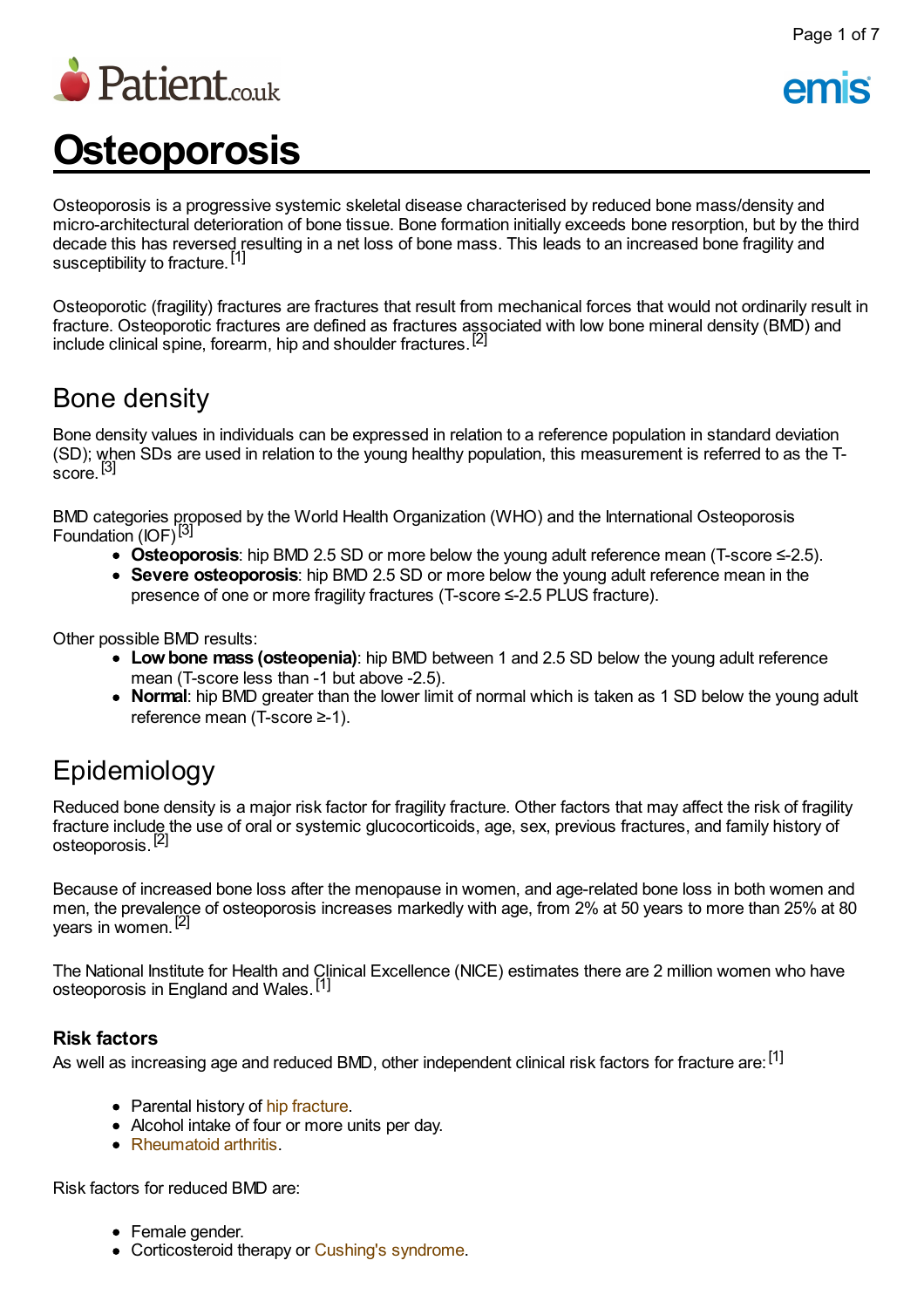- [Ankylosing](http://www.patient.co.uk/search.asp?searchterm=ANKYLOSING+SPONDYLITIS&collections=PPsearch) spondylitis.
- Crohn's [disease.](http://www.patient.co.uk/search.asp?searchterm=CROHN+S+DISEASE&collections=PPsearch)
- Untreated premature [menopause](http://www.patient.co.uk/search.asp?searchterm=PREMATURE+MENOPAUSE&collections=PPsearch) (<45 years) or prolonged secondary [amenorrhoea.](http://www.patient.co.uk/search.asp?searchterm=SECONDARY+AMENORRHOEA&collections=PPsearch)
- Low body mass (<19 kg/m2 ) and [anorexia](http://www.patient.co.uk/search.asp?searchterm=ANOREXIA+NERVOSA&collections=PPsearch) nervosa.
- Poor diet (particularly if calcium-deficient) or [malabsorption](http://www.patient.co.uk/search.asp?searchterm=GASTROINTESTINAL+MALABSORPTION&collections=PPsearch) syndromes, eg coeliac [disease](http://www.patient.co.uk/search.asp?searchterm=COELIAC+DISEASE&collections=PPsearch).
- Prolonged immobilisation or a very sedentary lifestyle.
- Smoking.
- Primary hypogonadism (men and women).
- Primary [hyperparathyroidism](http://www.patient.co.uk/search.asp?searchterm=PRIMARY+HYPERPARATHYROIDISM&collections=PPsearch).
- [Hyperthyroidism](http://www.patient.co.uk/search.asp?searchterm=HYPERTHYROIDISM&collections=PPsearch).
- [Osteogenesis](http://www.patient.co.uk/doctor/osteogenesis-imperfecta) imperfecta.
- Caucasian or Asian origin.
- Post transplantation.
- [Chronic](http://www.patient.co.uk/search.asp?searchterm=CHRONIC+RENAL+FAILURE&collections=PPsearch) renal failure.

**NB**: although females are at higher risk, men (especially older men) are also susceptible and are often inadequately screened for the disease despite having relevant risk factors.

# Presentation

Unfortunately, the process that leads to established osteoporosis is asymptomatic and the condition usually presents only after bone fracture. It is important that clinicians be alert to recognise low trauma 'fragility fractures' processive only after some master of it is important that emmetally be discrete rooteging for indicating maging  $[f]$  (figracture caused by a force equivalent to the force of a fall from the height of an ordinary chair or l

Fragility fractures occur most commonly in the spine (vertebrae), hip (proximal femur), and wrist (distal radius). They may also occur in the arm (humerus), pelvis, ribs, and other bones.<sup>[2]</sup> Signs differ according to the fracture site.

### **Investigations**

See also separate article Osteoporosis [RiskAssessment](http://www.patient.co.uk/doctor/osteoporosis-risk-assessment-and-primary-prevention) and Primary Prevention.

- Case finding:
	- If a fragility fracture occurs this should trigger bone density measurement (although in women aged ≥75 years osteoporosis can be assumed and first-line treatment initiated [\(alendronate](http://www.patient.co.uk/search.asp?searchterm=ALENDRONATE&collections=PPsearch)) without dual-energy X-ray absorptiometry (DEXA) scan if the clinician feels this is appropriate).
	- Patients with any risk factors above should be considered for DEXA scanning, particularly if there are one or more risk factors for fractures (family history, increased alcohol intake or rheumatoid arthritis).
- Diagnosis of osteoporosis centres on the assessment of BMD: [4]
	- Single-energy X-ray absorptiometry (SXA) and DEXA/digital X-ray radiogrammetry (DXR) assessment of mineral content of the entire skeleton and particularly at specific, vulnerable sites.
	- DEXAis regarded as the gold standard technique for diagnosis; the accuracy at the hip exceeds 90%. Residual errors arise for various reasons. Incorrect diagnosis of osteoporosis can be caused by [osteomalacia,](http://www.patient.co.uk/search.asp?searchterm=OSTEOMALACIA&collections=PPsearch) [osteoarthritis](http://www.patient.co.uk/search.asp?searchterm=OSTEOARTHRITIS&collections=PPsearch) or soft-tissue calcification.<sup>[4]</sup>
	- DXR is much simpler and less time-consuming than DEXA. It can be carried out anywhere where there is the facility to perform a standard radiograph of the hand. It appears to have similar precision and accuracy to DEXA in terms of diagnosing osteoporosis.<sup>[5]</sup> It is a useful screening tool for osteoporosis following Colles'/other forearm fractures, without the need for additional radiographs. DXR seems to be slightly less sensitive than DEXAin detecting osteoporosis.
	- Other modalities used include ultrasonic measurement of bone. This can be used for the assessment of fracture risk, or selection of those in need of DEXA/DXR. It is unreliable for diagnosis of osteoporosis and is associated with underdiagnosis. Radiography is useful for selection of patients in need of screening/formal diagnosis.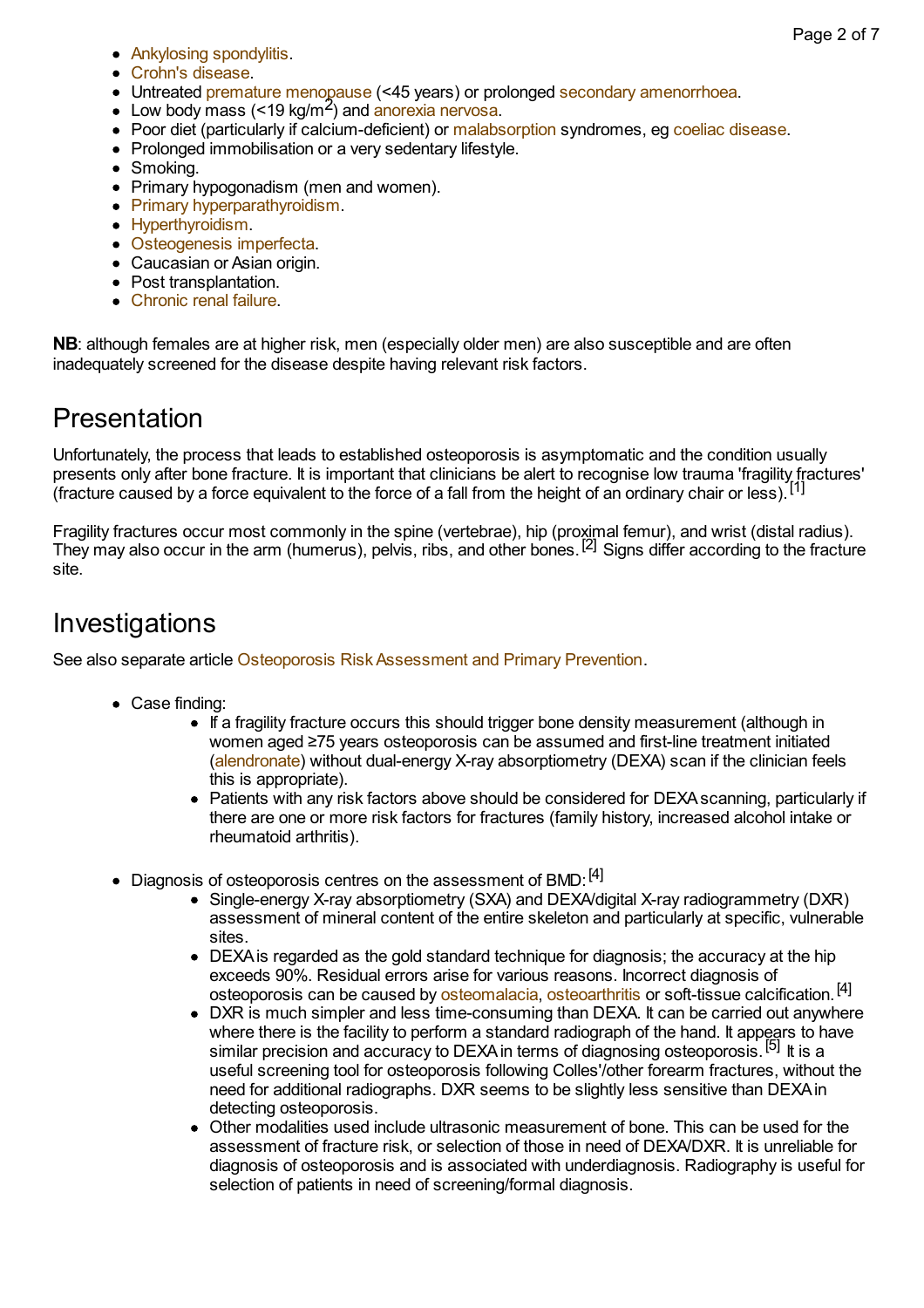- Consider the following screening blood tests, in patients suffering from osteoporosis, to identify treatable underlying causes:
	- FBC and ESR.
	- U&E, LFTs, TFTs, serum calcium, alkaline phosphatase.
	- Testosterone/gonadotrophins in men.
	- Serum immunoglobulins and paraproteins, urinary Bence-Jones' proteins.

#### **Assessment of fracture risk** [6]

Although osteoporosis indicates a high likelihood of fracture, many fragility fractures occur in people with bone density values above the defined level. Fractures can be better predicted by adding clinical risk factors that contribute to fracture risk independently of BMD.<sup>[4]</sup>

There is now a WHO risk calculator available (FRAX®) which calculates the ten-year probability of a major osteoporotic fracture, (with or without BMD result).<sup>[7] [8]</sup>

For UK populations, the recent QFracture® score may be more appropriate for fracture risk assessment.<sup>[9]</sup> [10]

## Management<sup>[1]</sup>

Treatment for osteoporosis should include not only drug treatment but also advice on lifestyle, nutrition, exercise and measures to reduce falls. Ensure adequate calcium intake and vitamin D status, prescribing supplements if required.<sup>[11]</sup>

Patients with osteoporosis (T-score -2.5 or worse) at any age:

- Consider hip protectors and assessment of ongoing risk of falls.
- Reduce polypharmacy, especially sedatives.
- Ensure adequate calcium (0.5-1 g) and vitamin D (800 IU) supplementation may be necessary.

Postmenopausal osteoporosis may be treated with a bisphosphonate. If bisphosphonates are unsuitable then calcitriol may be considered. The bisphosphonates (alendronic acid, disodium etidronate, and risedronate) are effective for preventing postmenopausal osteoporosis.<sup>[12]</sup>

Hormone replacement therapy (HRT) should not be considered first-line therapy for long-term prevention of postmenopausal osteoporosis but is an option where other therapies are contra-indicated, cannot be tolerated, or if there is a lack of response.<sup>[12]</sup>

#### **Further management in women who have never had an osteoporotic fragility fracture**

#### **(primary prevention)**

- First-line bisphosphonate (usually alendronate on the basis of cost) is only recommended in postmenopausal women aged under 65 with confirmed osteoporosis but without fragility fractures, if they have an independent clinical risk factor for fracture **and** at least one additional indicator of low BMD.
- Start [bisphosphonates](http://www.patient.co.uk/search.asp?searchterm=BISPHOSPHONATES&collections=PPsearch) in osteoporotic women without fragility fracture once they reach age 65 if they have any independent clinical risk factor for fracture, or over the age of 70 if they just have an indicator of low BMD.
- The responsible physician may decide a DXA scan is not required in women aged 75 years or older who have two or more independent clinical risk factors for fracture or indicators of low BMD.

Second-line treatments (risedronate and etidronate) may be considered if the patient is aged over 65 and unable to take alendronate: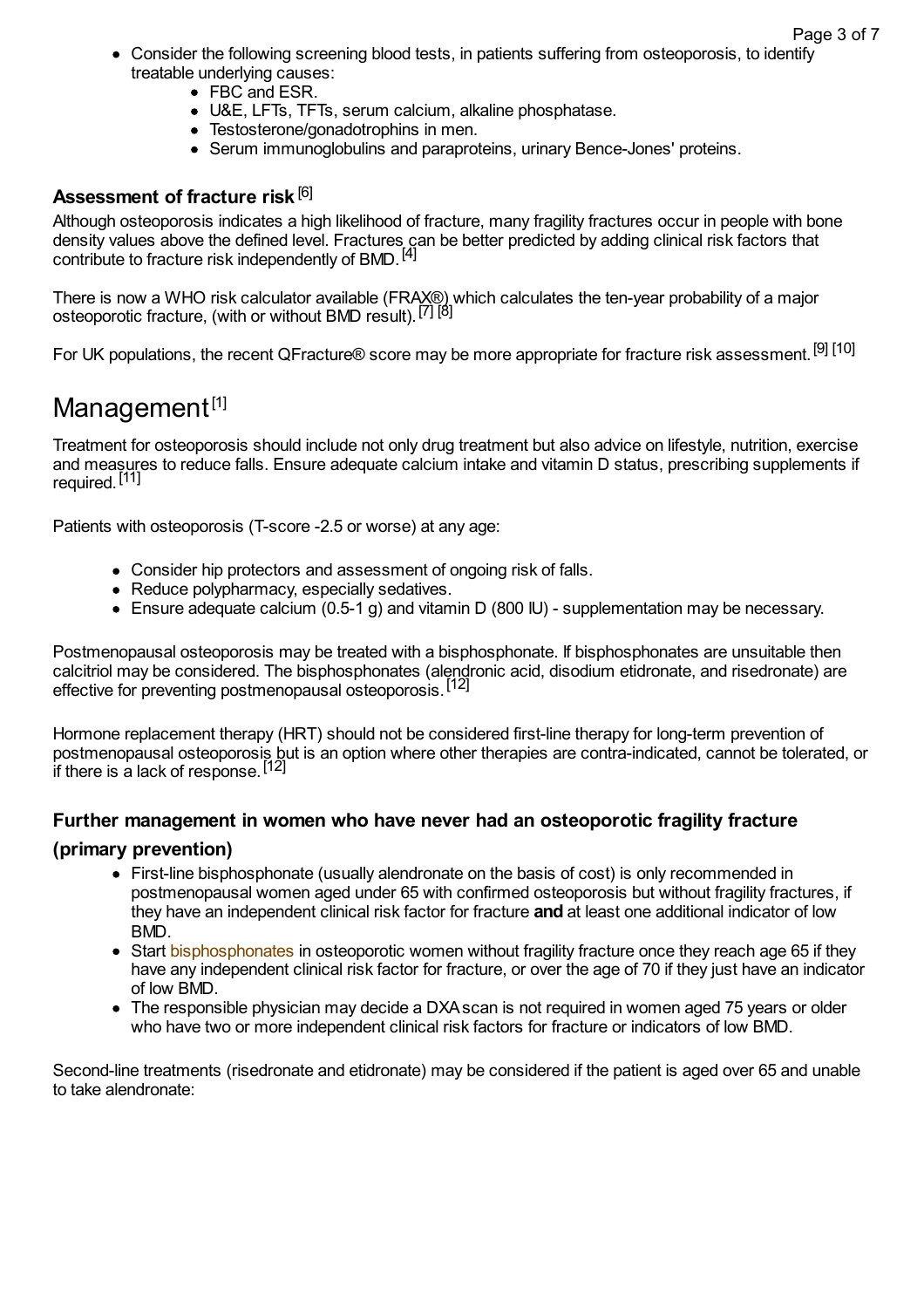$523$ Page 4 of 7

| Primary prevention - T-score treatment threshold for second-line treatment in patients without previous fragility fracture [3] |                                                    |                                                                                                                                                                                                           |                        |                         |
|--------------------------------------------------------------------------------------------------------------------------------|----------------------------------------------------|-----------------------------------------------------------------------------------------------------------------------------------------------------------------------------------------------------------|------------------------|-------------------------|
| Age                                                                                                                            | If T-score not available                           | When alendronate not an option, treat with risedronate or etidronate at these values or worse $\left[\frac{3}{1}\right]$<br>Risk factors = family history, alcohol $>3$ units/day or rheumatoid arthritis |                        |                         |
|                                                                                                                                |                                                    | No fracture risk factors                                                                                                                                                                                  | 1 fracture risk factor | 2 fracture risk factors |
| 65-69                                                                                                                          | <b>Refer for DEXA</b>                              | Not recommended                                                                                                                                                                                           | $-3.5$                 | $-3.0$                  |
| 70-74                                                                                                                          | <b>Refer for DEXA</b>                              | $-3.5$                                                                                                                                                                                                    | $-3.0$                 | $-2.5$                  |
| $75$ or<br>older                                                                                                               | Refer for DEXAunless over 75 and 2<br>risk factors | $-3.0$                                                                                                                                                                                                    | $-3.0$                 | $-2.5$                  |
|                                                                                                                                |                                                    |                                                                                                                                                                                                           |                        |                         |

**Denosumab** is a monoclonal antibody that reduces osteoclast activity (and hence bone breakdown) which is given by 6-monthly subcutaneous injections. It may be a suitable option in women who are unable to comply with instructions for alendronate and either risedronate or etidronate.<sup>[13]</sup>

**Strontium ranelate** is also licensed for the prevention of osteoporotic fractures in postmenopausal women with osteoporosis. The European Medicines Agency (EMA) has recently advised that it is only used where other medications are not tolerated and there are few cardiovascular risk factors. In other situations the risks of treatment may outweigh the benefits.

| Primary prevention - T-score treatment threshold for denosumab treatment in patients without previous fragility fracture [13] |                                                                                                                                                                   |                        |                         |  |
|-------------------------------------------------------------------------------------------------------------------------------|-------------------------------------------------------------------------------------------------------------------------------------------------------------------|------------------------|-------------------------|--|
| Age                                                                                                                           | Number of independent clinical risk factors for fracture<br>Parental history of hip fracture, alcohol intake of 4 or more units per day, and rheumatoid arthritis |                        |                         |  |
|                                                                                                                               | No fracture risk factors                                                                                                                                          | 1 fracture risk factor | 2 fracture risk factors |  |
| 65-69                                                                                                                         | not recommended                                                                                                                                                   | $-4.5$                 | $-4.0$                  |  |
| $70-74$                                                                                                                       | $-4.5$                                                                                                                                                            | $-4.0$                 | $-3.5$                  |  |
| 75 or older                                                                                                                   | $-4.0$                                                                                                                                                            | $-4.0$                 | $-3.0$                  |  |

[Raloxifene](http://www.patient.co.uk/search.asp?searchterm=RALOXIFENE+HYDROCHLORIDE&collections=PPsearch) is not recommended as a treatment option for the primary prevention of osteoporotic fragility fractures.<sup>[3]</sup>

#### **Further management in women who have had an osteoporotic fragility fracture (secondary**

#### **prevention)**

Start first-line bisphosphonate (usually alendronate on the basis of cost), and calcium and vitamin D supplementation is usually co-prescribed. If the initial alendronate is not tolerated or is inappropriate, or there is an inadequate response, the next step depends on BMD, age, whether there has been a fragility fracture and risk factors:<sup>[1]</sup>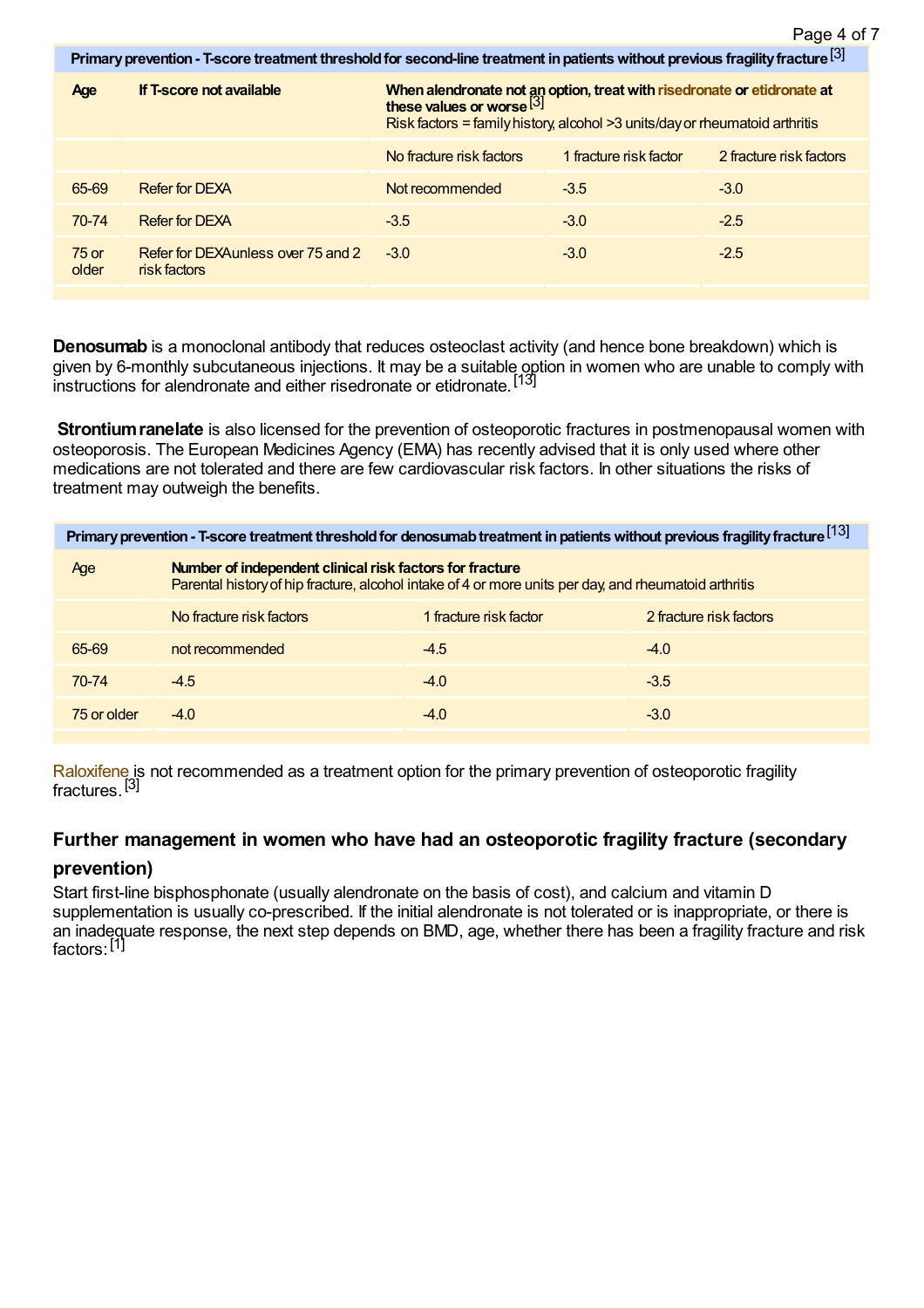Page 5 of 7

| Secondary prevention - T-score treatment threshold for second-line treatment in patients with previous fragility fracture $[1]$ |                                                       |                                                                                                                                                                                                  |                        |                         |
|---------------------------------------------------------------------------------------------------------------------------------|-------------------------------------------------------|--------------------------------------------------------------------------------------------------------------------------------------------------------------------------------------------------|------------------------|-------------------------|
| Age                                                                                                                             | If T-score not available                              | When alendronate not an option, treat with risedronate or etidronate at<br>these values or worse <sup>[3]</sup><br>Risk factors = family history, alcohol $>3$ units/day or rheumatoid arthritis |                        |                         |
|                                                                                                                                 |                                                       | No fracture risk factors                                                                                                                                                                         | 1 fracture risk factor | 2 fracture risk factors |
| $50 - 54$                                                                                                                       | <b>Refer for DEXA</b>                                 | Not recommended                                                                                                                                                                                  | $-3.0$                 | $-2.5$                  |
| 55-59                                                                                                                           | <b>Refer for DEXA</b>                                 | $-3.0$                                                                                                                                                                                           | $-3.0$                 | $-2.5$                  |
| 60-64                                                                                                                           | <b>Refer for DEXA</b>                                 | $-3.0$                                                                                                                                                                                           | $-3.0$                 | $-2.5$                  |
| 65-69                                                                                                                           | <b>Refer for DEXA</b>                                 | $-3.0$                                                                                                                                                                                           | $-2.5$                 | $-2.5$                  |
| 70-74                                                                                                                           | <b>Refer for DEXA</b>                                 | $-2.5$                                                                                                                                                                                           | $-2.5$                 | $-2.5$                  |
| 75 and<br>over                                                                                                                  | DEXAmay not be required (see any<br>local guidelines) | $-2.5$                                                                                                                                                                                           | $-2.5$                 | $-2.5$                  |

If second bisphosphonate is not an option, treat with raloxifene at these thresholds:

**Secondaryprevention- T-score treatment thresholdfor third-line treatment inpatientswithprevious fragilityfracture**

**Threshold for treatment with raloxifene**<sup>[1]</sup>

Risk factors = familyhistory, alcohol >3 units/dayor rheumatoid arthritis

| Age         | 0 risk factors  | 1 risk factor | 2 risk factors |
|-------------|-----------------|---------------|----------------|
| 50-54       | Not recommended | $-3.5$        | $-3.5$         |
| 55-59       | $-4.0$          | $-3.5$        | $-3.5$         |
| 60-64       | $-4.0$          | $-3.5$        | $-3.5$         |
| 65-69       | $-4.0$          | $-3.5$        | $-3.0$         |
| 70-74       | $-3.0$          | $-3.0$        | $-2.5$         |
| 75 and over | $-3.0$          | $-2.5$        | $-2.5$         |

If raloxifene is not an option, consider referral to secondary care for assessment for teriparatide or denosumab:

| T score threshold for secondary care referral for teriparatide [1]<br>Risk factors = family history, alcohol $>3$ units/day or rheumatoid arthritis |                               |                                        |  |
|-----------------------------------------------------------------------------------------------------------------------------------------------------|-------------------------------|----------------------------------------|--|
| Age                                                                                                                                                 | 2 fragility fractures or less | <b>More than 2 fragility fractures</b> |  |
| $50 - 54$                                                                                                                                           | Not recommended               | Not recommended                        |  |
| 55-60                                                                                                                                               | Not recommended               | $-4.0$                                 |  |
| 61-64                                                                                                                                               | Not recommended               | $-4.0$                                 |  |
| 65-69                                                                                                                                               | $-4.0$                        | $-3.5$                                 |  |
| 70-74                                                                                                                                               | $-4.0$                        | $-3.5$                                 |  |
| 75 and over                                                                                                                                         | $-4.0$                        | $-3.5$                                 |  |

Denosumab may also be a treatment option for the secondary prevention with increased risk of fractures in patients who cannot comply with the special instructions for administering alendronate, risedronate or etidronate, or have an intolerance or a contra-indication to those treatments.<sup>[13]</sup>

#### **Osteoporosis in men**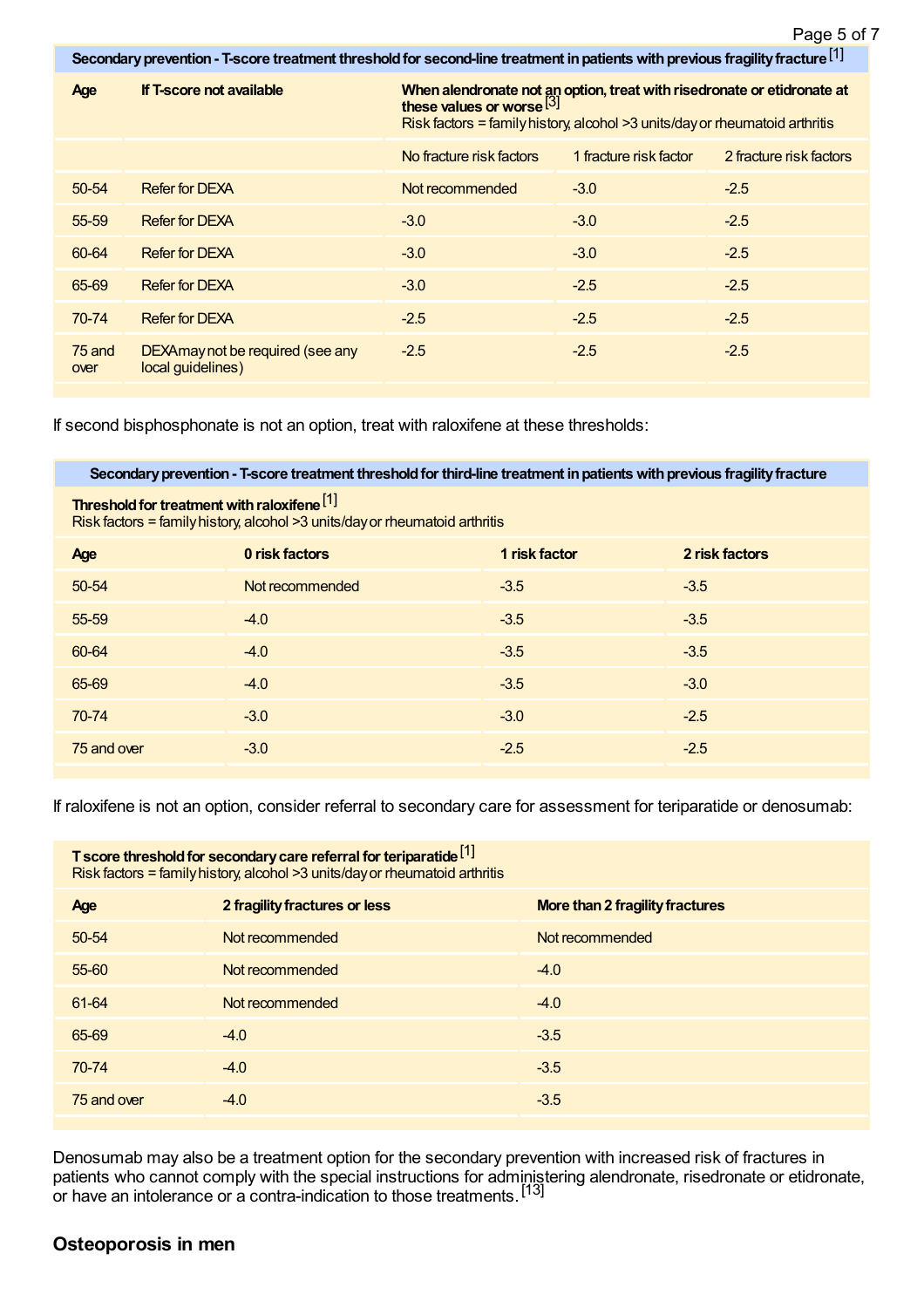Alendronate 70 mg is used in men (unlicensed indication). Seek specialist advice re alternatives if this is not tolerated or if other first-line bisphosphonates are not tolerated.

#### **Notes on treatments**

- **Bisphosphonates** are the mainstay of treatment for osteoporosis. They are, however, poorly absorbed and need to be taken separately from food. They may cause oesophageal irritation and should be taken by the patient sitting up with plenty of water.<sup>[11]</sup> Etidronate was the first but has been superseded by the more powerful alendronate and risedronate, both of which can be taken daily or weekly, and the newer ibandronate that can be taken monthly. Less frequent dosing may improve adherence to therapy. All bisphosphonate trials have been controlled for calcium/vitamin D and so bisphosphonates should usually have calcium/vitamin D co-prescribed. Bisphosphonates act by inhibiting the action of osteoclasts. They have been shown to be cost-effective in European studies.<sup>[14]</sup>
	- **Zoledronic acid** (Aclasta®) [15] is a bisphosphonate given by a single intravenous infusion once a year, licenced for the treatment of postmenopausal osteoporosis and osteoporosis in men. It is very expensive compared with oral formulations.
- **Raloxifene**, a selective oestrogen receptor modulator (SERM), reduces postmenopausal bone loss and reduces vertebral fractures but, like HRT, may increase the risk of venous [thromboembolism.](http://www.patient.co.uk/search.asp?searchterm=VENOUS+THROMBOEMBOLISM&collections=PPsearch) Unlike HRT, however, it decreases the risk of breast [cancer](http://www.patient.co.uk/search.asp?searchterm=BREAST+CANCER&collections=PPsearch) (oestrogen-positive tumours) but may exacerbate hot flushes. The Commission on Human Medicines (CSM) has advised that HRT should not be considered as first-line therapy for long-term prevention of osteoporosis, due to the increased risk of breast cancer and [cardiovascular](http://www.patient.co.uk/search.asp?searchterm=CARDIOVASCULAR+DISEASE&collections=PPsearch) disease.
- **Parathyroid hormone peptides:**
	- Teriparatide (recombinant 1-34 parathyroid hormone) may be considered as an alternative for women in whom alendronate and either risedronate or etidronate are contra-indicated or not tolerated, or where treatment with alendronate, risedronate or etidronate has been unsatisfactory (another fragility fracture and a decline in BMD despite treatment for one year).<sup>[12]</sup>
	- Preotact<sup>®</sup> (the full 1-84 parathyroid hormone peptide) has also been approved. Neither has been shown to reduce hip fractures.
	- They are more expensive than other options, so are reserved for patients with severe osteoporosis who are unable to tolerate, or are unresponsive to, bisphosphonates.

# **Screening**

See separate article Osteoporosis Risk Assessment and Primary Prevention.

# Prognosis

Osteoporotic fragility fractures can cause substantial pain and severe disability, often leading to a reduced quality of life, and hip and vertebral fractures are associated with decreased life expectancy. Hip fracture nearly always requires hospitalisation, is fatal in 20% of cases and permanently disables 50% of those affected; only 30% of patients fully recover.<sup>[2]</sup>

- Approximately 14,000 people die per year from osteoporosis (greater than [carcinoma](http://www.patient.co.uk/search.asp?searchterm=OVARIAN+CANCER&collections=PPsearch) of ovary, uterus and cervix put together).
- The mortality of hip fracture in older patients is 20% at three months.
- Only 50% of survivors regain full independence after fracture.
- Survivors consult their GP approximately nine extra times in the year following their fracture.
- Only one in three vertebral fractures is diagnosed.
- One vertebral fracture increases a patient's risk of sustaining another vertebral fracture fivefold, 20% of these within a year.
- Patients who sustain a vertebral fracture consult their GP, on average, 14 extra times in the year following it.

# Further reading & references

Guideline for the diagnosis and management of osteoporosis in [postmenopausal](http://www.shef.ac.uk/NOGG/NOGG_Pocket_Guide_for_Healthcare_Professionals.pdf) women and men from the age of 50 years in the UK, National Osteoporosis Guideline Group (October 2008, updated July 2010)